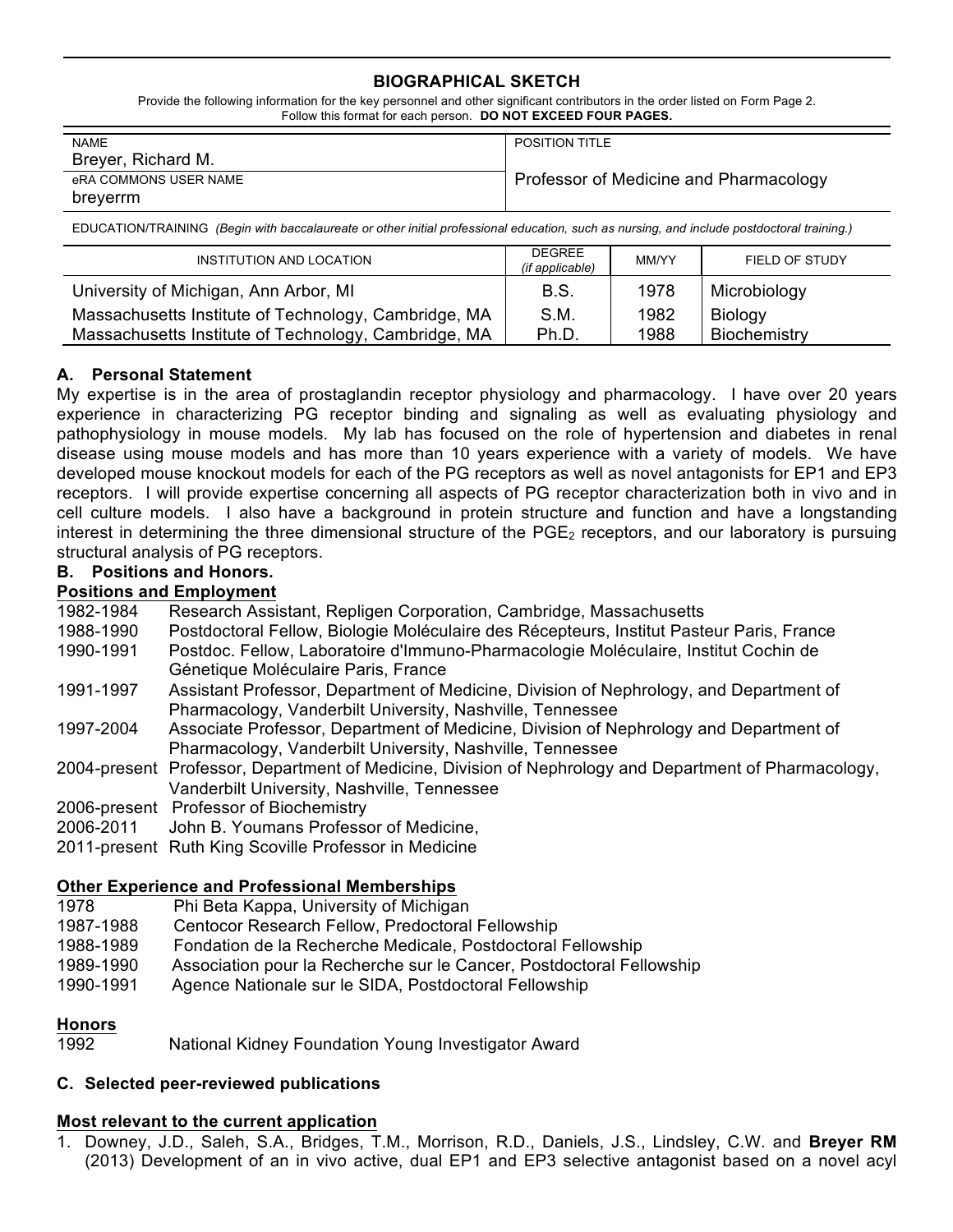sulfonamide bioisostere *Bioorg. & Med Chem Lett* 23(1):37-41 PMCID: PMC3534858.

- 2. Hoggatt J, Mohammad KS, Singh P, Hoggatt AF, Chitteti BR, Speth JM, Hu P, Poteat BA, Stilger KN, Ferraro F, Silberstein L, Wong FK, Farag SS, Czader M, Milne GL, **Breyer RM**, Serezani CH, Scadden DT, Guise TA, Srour EF, Pelus LM (2013) Differential stem- and progenitor-cell trafficking by prostaglandin E. *Nature* **495**, 365–369 PMCID: PMC3606692*.*
- 3. Bartlett, CE, Boyd, KL, Harris, RC, Zent, R, **Breyer RM** (2012) EP1 Disruption Attenuates End-Organ Damage in a Mouse Model of Hypertension. *Hypertension*, 60,1184-1191. PMCID: PMC3478772.
- 4. Chen L, Miao Y, Zhang Y, Dou D, Liu L, Tian X, Yang G, Pu D, Zhang X, Kang J, Gao Y, Wang S, Breyer MD, Wang N, Zhu Y, Huang Y, **Breyer R.M.** and Guan Y (2012) Inactivation of the E-Prostanoid 3 Receptor Attenuates the Angiotensin II Pressor Response via Decreasing Arterial Contractility. *Arterioscler Thromb Vasc Biol.* 2012;**32** (12):3024-32. PMCID: PMC3565847
- 5. Kennedy, C.R., Zhang, Y., Brandon, S, Guan, Y., Coffee K., Funk, C.D., Magnuson, M.A., Oates, J.A., Breyer, M.D. & **Breyer, R.M.** (1999). Salt-sensitive hypertension and reduced fertility in mice lacking the prostaglandin EP<sub>2</sub> receptor. *Nature Medicine*, 5(2), 217-220. PMID:9930871.

Additional recent publications of importance to the field (in chronological order):

- 1. Natarajan C., Hata, A.N., Hamm, H.E., Zent, R. and **Breyer R.M.** (2013) Extracellular Loop II Modulates GTP Sensitivity of the Prostaglandin EP3 Receptor. *Mol. Pharmacol.* **83**(1):206-16. PMCID: PMC3533480
- 2. Shi J, Wang Q, Johansson JU, Liang X, Woodling NS, Priyam P, Loui TM, Merchant M, **Breyer R.M.,** Montine TJ and Andreasson K (2012) Inflammatory prostaglandin E(2) signaling in a mouse model of Alzheimer disease. *Ann Neurol*. **72**(5):788-98.PMCID: PMC3509238
- 3. Downey, J.D., Sanders, C.R. & **Breyer, R.M.** (2011). Evidence for the presence of a critical disulfide bond in the mouse EP3γ receptor. *Prostaglandins & Other Lipid Mediators*, 94(1-2), 53-58. PMCID:PMC3065360.
- 4. Jewell, M.L., **Breyer, R.M.** & Currie, K.P. (2011). Regulation of calcium channels and exocytosis in mouse adrenal chromaffin cells by prostaglandin EP3 receptors. *Molecular Pharmacology*, 79(6), 987-996. PMCID:PMC3102550.
- 5. Smith, J.P., Haddad, E.V., Downey, J.D., **Breyer, R.M.** & Boutaud, O. (2010). PGE2 decreases reactivity of human platelets by activating EP2 and EP4. *Thrombosis Research*, 126(1), e23-29. PMCID:PMC2902561.
- 6. Babaev, V.R., Chew, J.D., Ding, L., Davis, S., Breyer, M.D., **Breyer, R.M.,** Oates, J.A., Fazio, S. & Linton, M.F. (2008). Macrophage EP4 deficiency increases apoptosis and suppresses early atherosclerosis. *Cell Metabolism*, 8(6), 492-501. PMCID:PMC2614698.
- 7. Hata, A.N., Lybrand, T.P. & **Breyer, R.M.** (2005). Identification of determinants of ligand binding affinity and selectivity in the prostaglandin D<sub>2</sub> receptor CRTH2. *Journal of Biological Chemistry*, 280(37), 32442-32451. PMID:16030019.
- 8. Yang, L., Yamagata, N., Yadav, R., Brandon, S., Courtney, R.L., Morrow, J.D., Shyr, Y., Boothby, M., Joyce, S., Carbone, D.P. & **Breyer, R.M.** (2003). Cancer-associated immunodeficiency and dendritic cell abnormalities mediated by the prostaglandin EP2 receptor. *Journal of Clinical Investigation*, 111(5), 727- 735. PMCID:PMC151895.
- 9. Zhang, Y., Guan, Y., Schneider, A., Brandon, S, **Breyer, R.M.** & Breyer, M.D. (2000). Characterization of Murine Vasopressor and Vasodepressor Prostaglandin E2 Receptors. *Hypertension*, 35(5), 1129-1134. PMID:10818076.
- 10. **Breyer, R.M.,** Emeson, R.B., Tarng, J.L., Breyer, M.D., Davis, L.S., Abromson, R.M. & Ferrenbach, S.M. (1994). Alternative Splicing Generates Multiple Isoforms of a Rabbit Prostaglandin E2 Receptor. Journal of Biological Chemistry, 269(8), 6163-6169. PMID:8119961.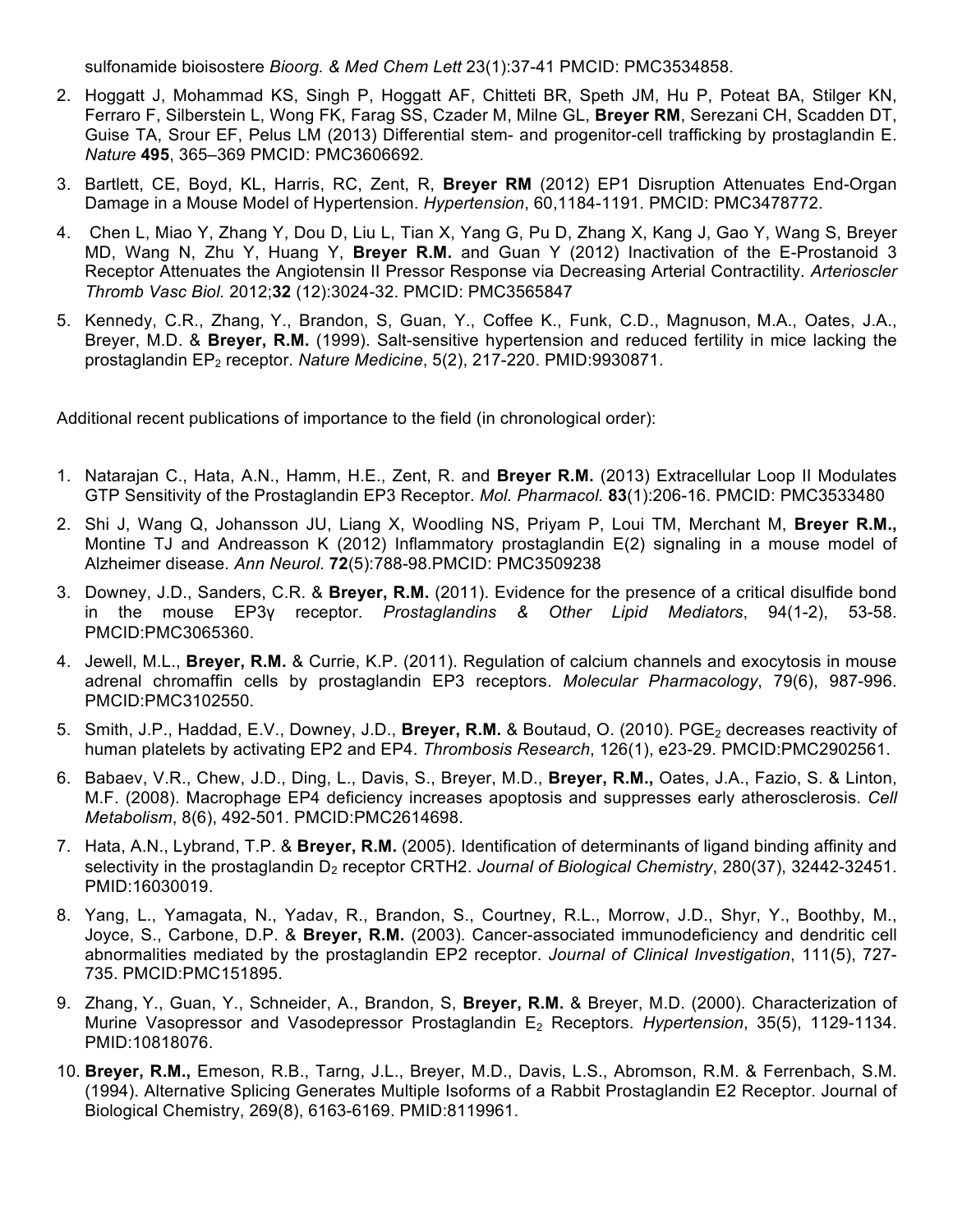**D. Research Support** Projects Ongoing or Completed During the Last 3 Years Ongoing BX000616 VA Merit (R. Breyer) 10/01/2010 - 09/30/2014 Novel EP receptor antagonists for the treatment of hypertension and of diabetes 5/8ths support Department of Veterans Affairs To define the role of the EP1 and EP3 receptors mouse models of hypertension and diabetes using novel EP receptor antagonists Role: Principal Investigator **Completed** NIH/NIDDK 5R01 DK037097-25 (R. Breyer) 09/15/08 - 08/31/12 "Molecular Mechanism of PGE2 Receptor Pressor Effects" To define the role of the EP1 and EP3 receptors mouse models of hypertension and diabetes using targeted gene disruption. Role: Principal Investigator NIH/NIGMS - 5P50 GM015431-43 (Roberts) 07/03/06 - 06/30/11 "Research Center for Pharmacology and Drug Toxicology" This grant examines the role of DP receptors in inflammation. We generated a DP targeted gene disruption to examine the effect of loss of DP receptor on mouse models of neuro-inflammaton. Role: Co-investigator, P.I Project 2 NIH/NIGMS 5R01 GM081816-03 (Sanders) 09/21/06 - 01/31/11 "Overcoming the Barriers to Structural Analysis of GPCRs" The goal is to obtain additional high resolution structural information on G protein-coupled receptors. Role: Co-investigator NIH/NIAID - 5R01 AI059108-05 (R. Breyer) 02/01/05 - 01/31/11 "The Structure and Function of the CRTH2 PDG2 Receptor To define the pharmacology of the CRTH2 receptor and investigate its role in mouse models of disease. Role: Principal Investigator NIH/NCI 5P50 CA090949-07 (Carbone) 09/26/07 - 03/31/10 "SPORE in Lung Cancer" The goal is to define complex pathways and important intermediates in these pathways to help in the early

NIH/NIMH 5R41 MH085768-02 (Baldwin) 09/30/08 - 08/31/10 "PET and SPECT Ligands for Imaging Neuronal Apoptosis" The goal of this grant is to develop novel in vivo imaging agents. Role: Co-investigator

detection and optimal treatment of patients with lung cancer.

Role: Co-investigator

NIH/NIDDK - 5R01 DK048831-14 (Yin) 04/15/04 - 02/28/09 "Biochemistry and Pharmacology of D2/E2 Isoprostanes" The goal of this grant is to study formation of D and E –ring isoprostanes from radical oxidation of arachidonic acid. Role: Co-investigator

NIH/NIEHS - 5P01 ES013125-03 (Porter) 06/01/07 - 05/31/09 "Lipid Peroxidation and Antioxidant Mechanisms"